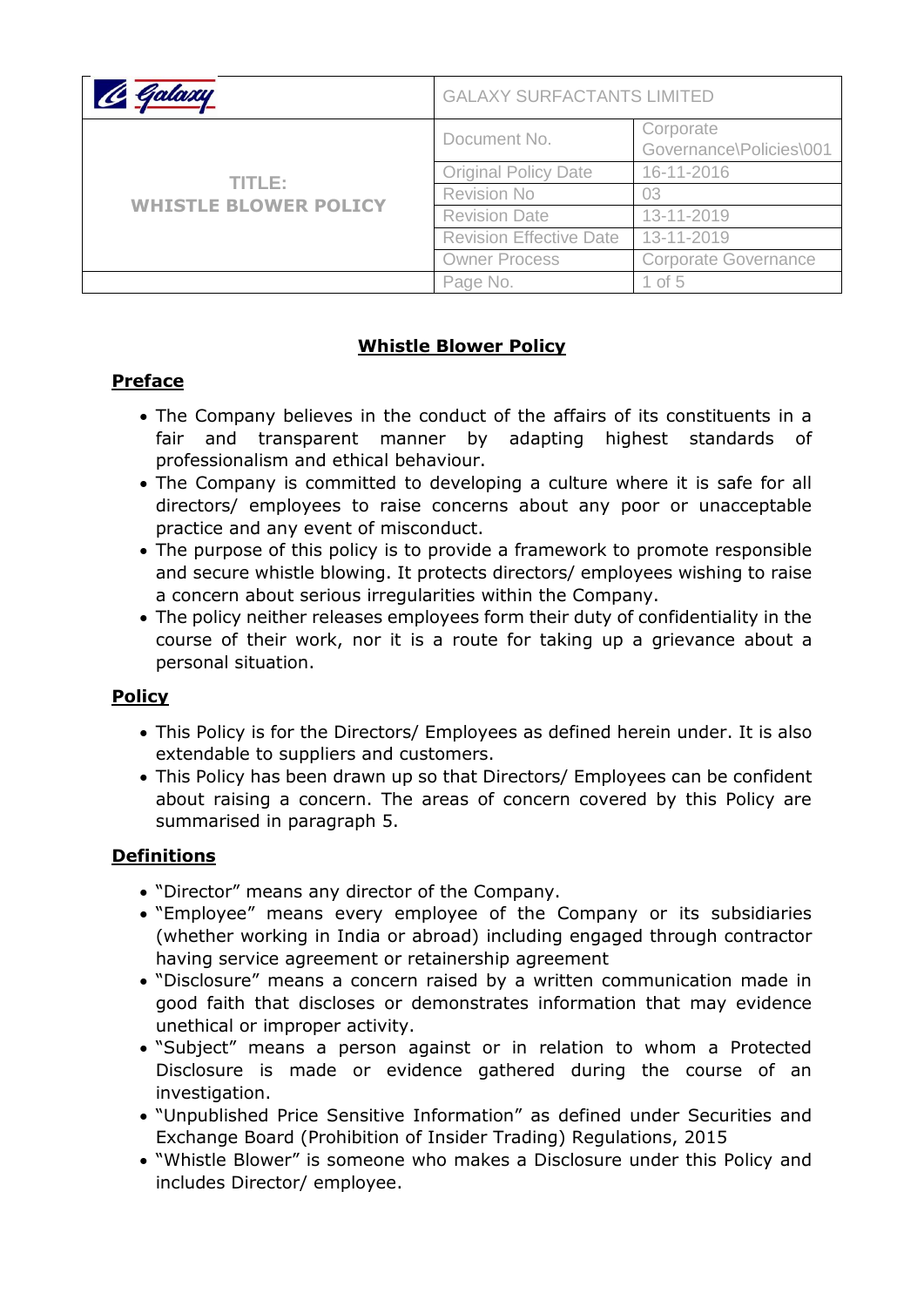| Galaxy                                 | <b>GALAXY SURFACTANTS LIMITED</b> |                                      |
|----------------------------------------|-----------------------------------|--------------------------------------|
| TITLE:<br><b>WHISTLE BLOWER POLICY</b> | Document No.                      | Corporate<br>Governance\Policies\001 |
|                                        | <b>Original Policy Date</b>       | 16-11-2016                           |
|                                        | <b>Revision No</b>                | 03                                   |
|                                        | <b>Revision Date</b>              | 13-11-2019                           |
|                                        | <b>Revision Effective Date</b>    | 13-11-2019                           |
|                                        | <b>Owner Process</b>              | <b>Corporate Governance</b>          |
|                                        | Page No.                          | $2$ of 5                             |

- "Whistle Blower Committee" means any officer(s) or committee of persons who is nominated/ appointed to conduct detailed investigation.
- Speak Up box: A box with lock and key with an insert hole is located primarily at various rest rooms in our units as an additional channel of communication.

## **The Guiding Principles**

To ensure that this Policy is adhered to, and to assure that the concern will be acted upon seriously, the Company will,

- Ensure that the Whistle Blower and/ or the person processing the Disclosure is not victimized for doing so
- Treat victimization as a serious matter including initiating disciplinary action on such person(s)
- Ensure complete confidentiality
- Not attempt to conceal evidence of the Disclosure
- Take disciplinary action, if any one destroys or conceals evidence of the Disclosure made/ to be made
- Provide an opportunity of being heard to the persons involved especially to the Subject

### **Coverage of Policy**

The Policy covers malpractices and events which have taken place/ suspected to take place involving:

- Abuse of authority
- Breach of contract
- Negligence causing substantial and specific danger to public health and safety
- Manipulation of company data/ records
- Financial irregularities, including fraud, or suspected fraud
- Criminal offence
- Pilferation of confidential/ propriety information
- Deliberate violation of law/ regulation
- Wastage/ misappropriation of company funds/ assets
- Breach of employee Code of Conduct or Rules or any behaviour against Company's Value System
- Leakage of Unpublished Price Sensitive Information
- Any other unethical, biased, favoured, imprudent event
- Any damage to environment or risk to the health or safety of people
- Any violation of laws and regulations including those which pertain to deviation from accepted standards of accounting and internal control.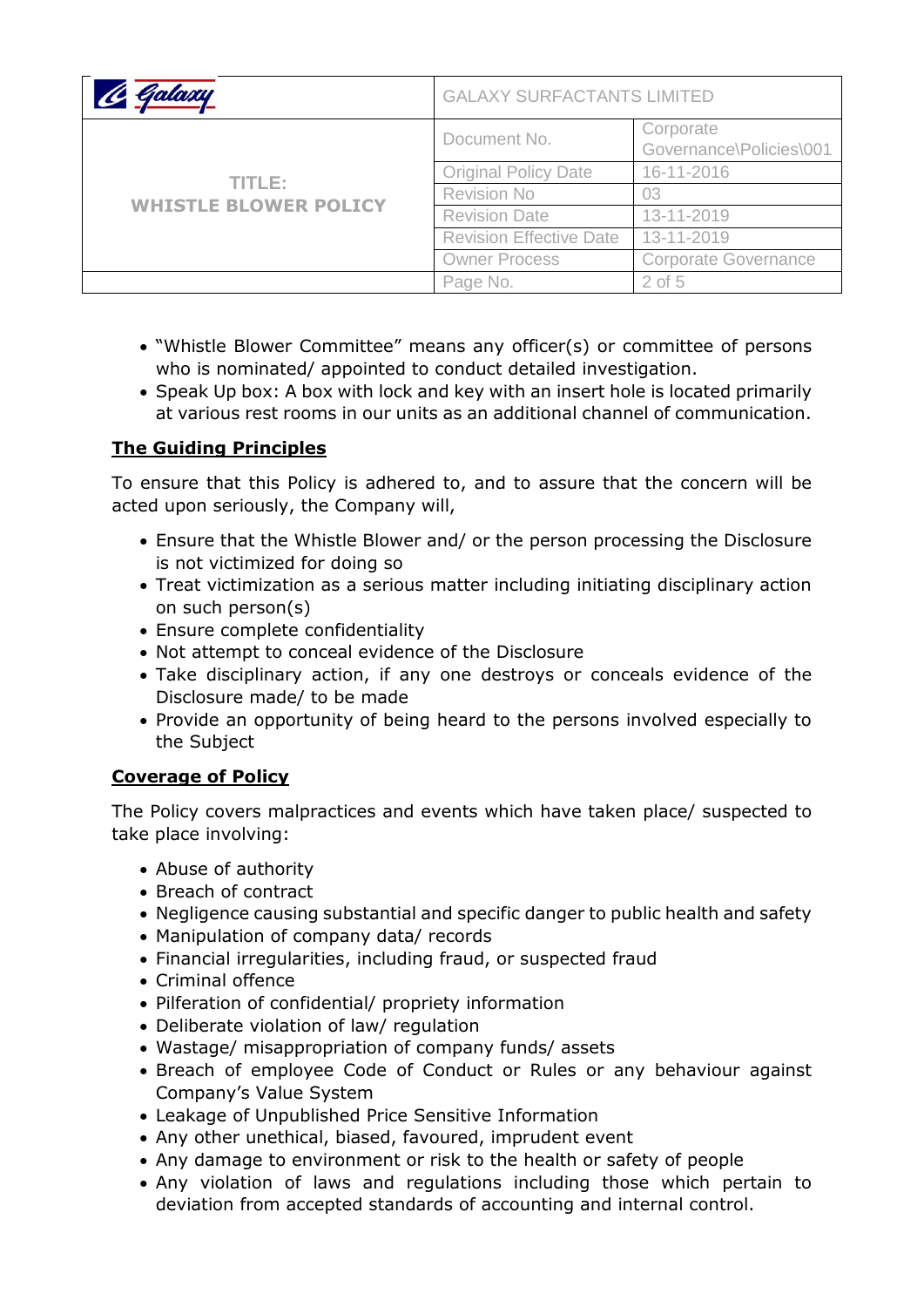| Galaxy                                 | <b>GALAXY SURFACTANTS LIMITED</b> |                                      |
|----------------------------------------|-----------------------------------|--------------------------------------|
| TITLE:<br><b>WHISTLE BLOWER POLICY</b> | Document No.                      | Corporate<br>Governance\Policies\001 |
|                                        | <b>Original Policy Date</b>       | 16-11-2016                           |
|                                        | <b>Revision No</b>                | 03                                   |
|                                        | <b>Revision Date</b>              | 13-11-2019                           |
|                                        | <b>Revision Effective Date</b>    | 13-11-2019                           |
|                                        | <b>Owner Process</b>              | <b>Corporate Governance</b>          |
|                                        | Page No.                          | $3$ of $5$                           |

- Any violation of related to Human Rights Policy
- Coverage also extended to supplies or customers

Policy should not be used in place of the Company grievance procedure or be a router for raising malicious or unfounded allegations against colleagues.

#### **Disqualifications**

**.** 

While it will be ensured that genuine Whistle Blowers are accorded complete protection from any kind of unfair treatment as herein set out, any abuse of this protection/ false/ bogus allegation will warrant disciplinary action.

Whistle Blowers, who make any Disclosures, which have been subsequently found to be *mala fide, frivolous* or *malicious,* shall be liable to be prosecuted under Company's Code of Conduct.

#### **Manner in which concern can be raised**

Employees can make disclosure through speak up box or e-mail it to [whistleblower@galaxysurfactants.com](mailto:whistleblower@galaxysurfactants.com) accessible to Non-Executive Director<sup>1</sup> who shall be the Whistle Blower Officer.

Depending upon the comfort level of the complainant the person can also lodge a complaint after providing due identification through a special toll free number 1-800-229-970, with a voice recorder and the recording can be accessed by the Chairman of the Audit Committee and Whistle Blower Officer at regular intervals. (This number will also be utilized for ICC as mentioned in Sexual Harassment at Workplace Policy). As an additional platform this toll free number will be accessible to all customers, suppliers and employees of Galaxy including its subsidiaries.

Whistle Blower must put his/her name to allegations. Concerns expressed anonymously WILL NOT BE investigated in Principle. However, such anonymous complaint will also be referred to the Whistle Blower Committee to deal as appropriate.

If initial enquiries by the Whistle Blower Officer indicate that the concern has no basis, or it is not a matter to be investigation pursued under this Policy, it may be dismissed at this stage and the decision is documented. If any substance is found, the Whistle Blower Officer shall appoint an Investigation Committee to investigate

<sup>&</sup>lt;sup>1</sup> The word "Head of Corporate Governance Process" was replaced with "Non-Executive Director" by amendment dated November 13, 2019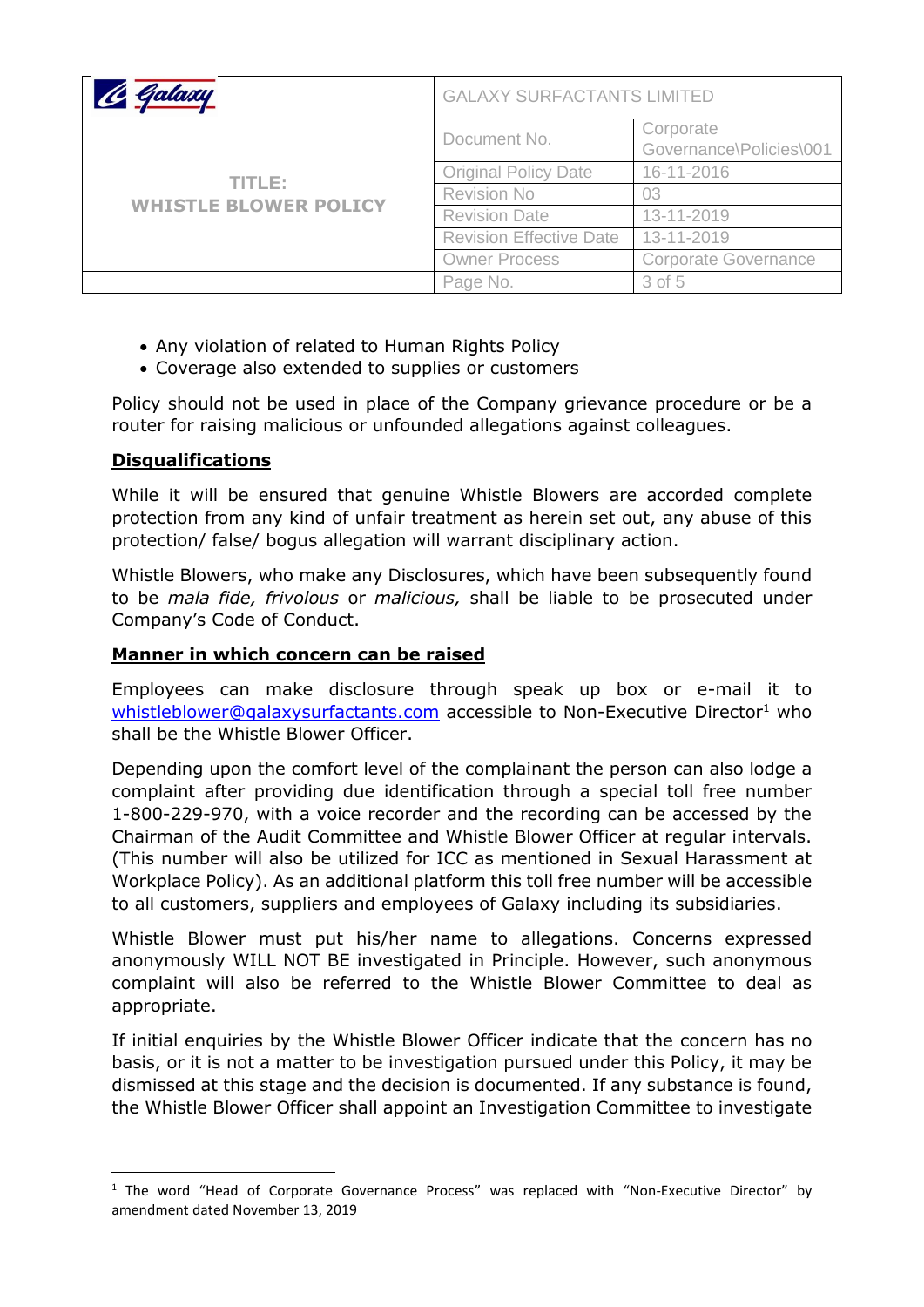| Galaxy                                 | <b>GALAXY SURFACTANTS LIMITED</b> |                                      |
|----------------------------------------|-----------------------------------|--------------------------------------|
| TITLE:<br><b>WHISTLE BLOWER POLICY</b> | Document No.                      | Corporate<br>Governance\Policies\001 |
|                                        | <b>Original Policy Date</b>       | 16-11-2016                           |
|                                        | <b>Revision No</b>                | 03                                   |
|                                        | <b>Revision Date</b>              | 13-11-2019                           |
|                                        | <b>Revision Effective Date</b>    | 13-11-2019                           |
|                                        | <b>Owner Process</b>              | <b>Corporate Governance</b>          |
|                                        | Page No.                          | 4 of 5                               |

further depending on the subject matter of the complaint. After such investigation by the Committee necessary action can be taken on the basis of evidence.

The Whistle Blower Officer shall decide to bring the complaint to the notice of the Chairman of the Audit Committee if he feels appropriate. The Audit Committee Chairman shall have access to all the complaints made.

## **The Whistle Blower Officer shall**

i) Make a detailed written record of the Disclosure. The record will include:

- a) Facts of the matter
- b) Whether the same Disclosure was raised previously by anyone, and if so, the outcome thereof
- c) Whether any Disclosure was raised previously against the same subject
- d) The financial/ otherwise loss which has been incurred / would have been incurred by the Company
- e) Findings by the Whistle Blower Officer / Committee
- f) The recommendations of the Whistle Blower Officer/Committee on disciplinary/ other action/(s).

ii) The Committee by the Whistle Blower Officer shall finalise the investigation report including disciplinary action (if any) within 15 days of reference of the matter to a Committee or seek necessary extension in exceptional instances.

### **Protection**

No unfair treatment will be meted out to a Whistle Blower by virtue of his/her having reported a Disclosure under this Policy. The Company, as a policy, condemns any kind of discrimination, harassment, victimization or any other unfair employment practice being adopted against a Whistle Blower. Complete protection will, therefore, be given to Whistle Blower against any unfair practice like retaliation, threat or intimidation of termination / suspension of service, disciplinary action, transfer, demotion, refusal of promotion, discrimination, any type of harassment, biased behaviour or the like including any direct or indirect use of authority to obstruct the Whistle Blower's right to continue to perform his duties / functions including making further Disclosure.

The identity of the Whistle Blower shall be kept confidential.

Any other Employee assisting in the said investigation or furnishing evidence shall also be protected to the same extent as the Whistle Blower.